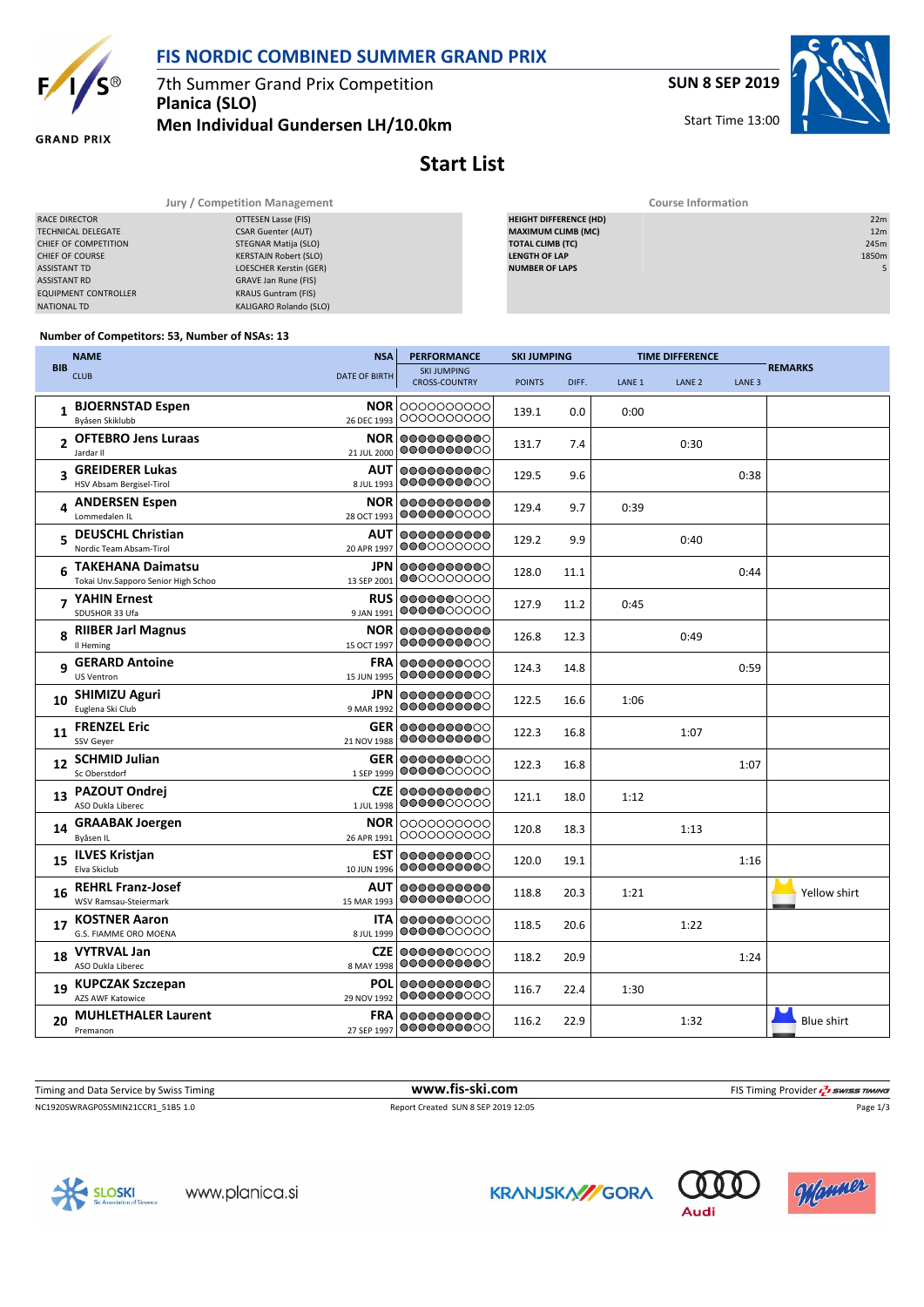



7th Summer Grand Prix Competition **Planica (SLO) Men Individual Gundersen LH/10.0km** **SUN 8 SEP 2019**

Start Time 13:00



**GRAND PRIX** 

**Start List**

|            | <b>NAME</b>                                                      | <b>NSA</b>                | <b>PERFORMANCE</b>                         | <b>SKI JUMPING</b> |       | <b>TIME DIFFERENCE</b> |                   |                   |                |
|------------|------------------------------------------------------------------|---------------------------|--------------------------------------------|--------------------|-------|------------------------|-------------------|-------------------|----------------|
| <b>BIB</b> | <b>CLUB</b>                                                      | <b>DATE OF BIRTH</b>      | <b>SKI JUMPING</b><br><b>CROSS-COUNTRY</b> | <b>POINTS</b>      | DIFF. | LANE <sub>1</sub>      | LANE <sub>2</sub> | LANE <sub>3</sub> | <b>REMARKS</b> |
| 21         | <b>GRUBER Bernhard</b><br>SC Bischofshofen-Salzburg              | AUT<br>12 AUG 1982        | 0000000000<br>0000000000                   | 116.0              | 23.1  |                        |                   | 1:32              |                |
|            | 22 COSTA Samuel<br>G.S. FIAMME ORO MOENA                         | <b>ITA</b><br>30 NOV 1992 | 0000000000<br>0000000000                   | 115.4              | 23.7  | 1:35                   |                   |                   |                |
| 23         | <b>PORTYK Tomas</b><br>LSK Lomnice nad Popelkou                  | CZE<br>6 APR 1996         | 0000000000<br>0000000000                   | 115.4              | 23.7  |                        | 1:35              |                   |                |
| 24         | <b>RIIBER Harald Johnas</b><br>Heming                            | <b>NOR</b><br>8 APR 1995  | 0000000000<br>0000000000                   | 114.2              | 24.9  |                        |                   | 1:40              |                |
| 25         | <b>MAIER Jonas</b><br>Sc Waldau                                  | GER<br>6 JUL 1999         | 0000000000<br>$\bigcirc$ 000000000         | 113.6              | 25.5  | 1:42                   |                   |                   |                |
| 26         | <b>RIESSLE Fabian</b><br>SZ Breitnau                             | GER<br>18 DEC 1990        | 0000000000<br>0000000000                   | 113.5              | 25.6  |                        | 1:42              |                   | Red shirt      |
| 27         | <b>JOEBSTL Thomas</b><br>SG Klagenfurt-Kaernten                  | AUT<br>22 SEP 1995        | 0000000000<br>0000000000                   | 112.9              | 26.2  |                        |                   | 1:45              |                |
| 28         | <b>MACH David</b><br><b>Tsv Buchenberg</b>                       | GER<br>14 MAY 2000        | 0000000000<br>0000000000                   | 109.7              | 29.4  | 1:58                   |                   |                   |                |
| 29         | <b>ANDREWS Grant</b><br>Steamboat Springs Winter Sports Clu      | <b>USA</b><br>3 DEC 1997  | 0000000000<br>@0000000000                  | 108.1              | 31.0  |                        | 2:04              |                   |                |
| 30         | <b>RETTENEGGER Thomas</b><br>TSU St. Veit im Pongau-Salzburg     | AUT<br>5 FEB 2000         | 0000000000<br>0000000000                   | 107.2              | 31.9  |                        |                   | 2:08              |                |
| 31         | <b>VAXELAIRE Lilian</b><br>S.C xonrupt                           | FRA<br>4 FEB 1998         | 0000000000<br>0000000000                   | 105.5              | 33.6  | 2:14                   |                   |                   |                |
| 32         | <b>JELEN Rok</b><br>Ssk Velenje                                  | <b>SLO</b><br>31 MAR 2000 | 0000000000<br>0000000000                   | 104.0              | 35.1  |                        | 2:20              |                   |                |
| 33         | <b>MARUSARZ Wojciech</b><br>AZS Zakopane                         | <b>POL</b><br>28 MAY 1993 | 0000000000<br>0000000000                   | 103.9              | 35.2  |                        |                   | 2:21              |                |
| 34         | <b>HUETTEL Simon</b><br>Wsv 1922 weissenstadt                    | GER<br>4 AUG 1999         | 0000000000<br>0000000000                   | 103.0              | 36.1  | 2:24                   |                   |                   |                |
| 35         | YACHI Sora<br>Morioka Chuo High School                           | <b>JPN</b><br>4 MAY 2000  | 0000000000<br>0000000000                   | 101.8              | 37.3  |                        | 2:29              |                   |                |
| 36         | <b>BRECL Gasper</b><br>Ssk Velenje                               | <b>SLO</b><br>18 NOV 1999 | 0000000000<br>000000000                    | 100.5              | 38.6  |                        |                   | 2:34              |                |
| 37         | <b>VRHOVNIK Vid</b><br>Ssk Velenje                               | <b>SLO</b><br>12 JUL 1999 | 0000000000<br>0000000000                   | 100.4              | 38.7  | 2:35                   |                   |                   |                |
|            | <b>MATSUZAWA Hiroto</b><br>Hakuba High School                    | JPN<br>10 DEC 2000        | 0000000000<br>$\bigcirc$ 000000000         | 100.2              | 38.9  |                        | 2:36              |                   |                |
| 39         | <b>HAHN Martin</b><br><b>VSC Klingenthal</b>                     | GER<br>6 MAY 1997         | 0000000000<br>0000000000                   | 99.3               | 39.8  |                        |                   | 2:39              |                |
| 40         | <b>PARK Jeun</b>                                                 | <b>KOR</b><br>11 MAR 1993 | 0000000000<br>0000000000                   | 98.7               | 40.4  | 2:42                   |                   |                   |                |
| 41         | <b>LEHNERT Luis</b><br>Wsv Oberaudorf                            | 12 JUN 2000               | <b>GER 0000000000</b><br>0000000000        | 98.5               | 40.6  |                        | 2:42              |                   |                |
| 42         | <b>JAROSZ Mateusz</b><br>Ts Wisla zakopane                       | POL<br>22 APR 2002        | 0000000000<br>$\bigcirc$ 000000000         | 98.2               | 40.9  |                        |                   | 2:44              |                |
| 43         | <b>KUDZIA Piotr</b><br>Lks Klimczok bystra                       | POL<br>18 NOV 2000        | 0000000000<br>0000000000                   | 97.8               | 41.3  | 2:45                   |                   |                   |                |
| 44         | <b>DANEK Lukas</b><br>ASO Dukla Liberec                          | <b>CZE</b><br>19 SEP 1997 | 0000000000<br>0000000000                   | 96.4               | 42.7  |                        | 2:51              |                   |                |
| 45         | <b>RUNGGALDIER Lukas</b><br><b>GRUPPO SCIATORI FIAMME GIALLE</b> | <b>ITA</b><br>31 JUL 1987 | 0000000000<br>0000000000                   | 96.3               | 42.8  |                        |                   | 2:51              |                |

NC1920SWRAGP05SMIN21CCR1\_51B5 1.0 Report Created SUN 8 SEP 2019 12:05 Page 2/3

Timing and Data Service by Swiss Timing **www.fis-ski.com www.fis-ski.com** FIS Timing Provider  $\frac{7}{2}$  SWISS TIMING



**KRANJSKA//GORA**